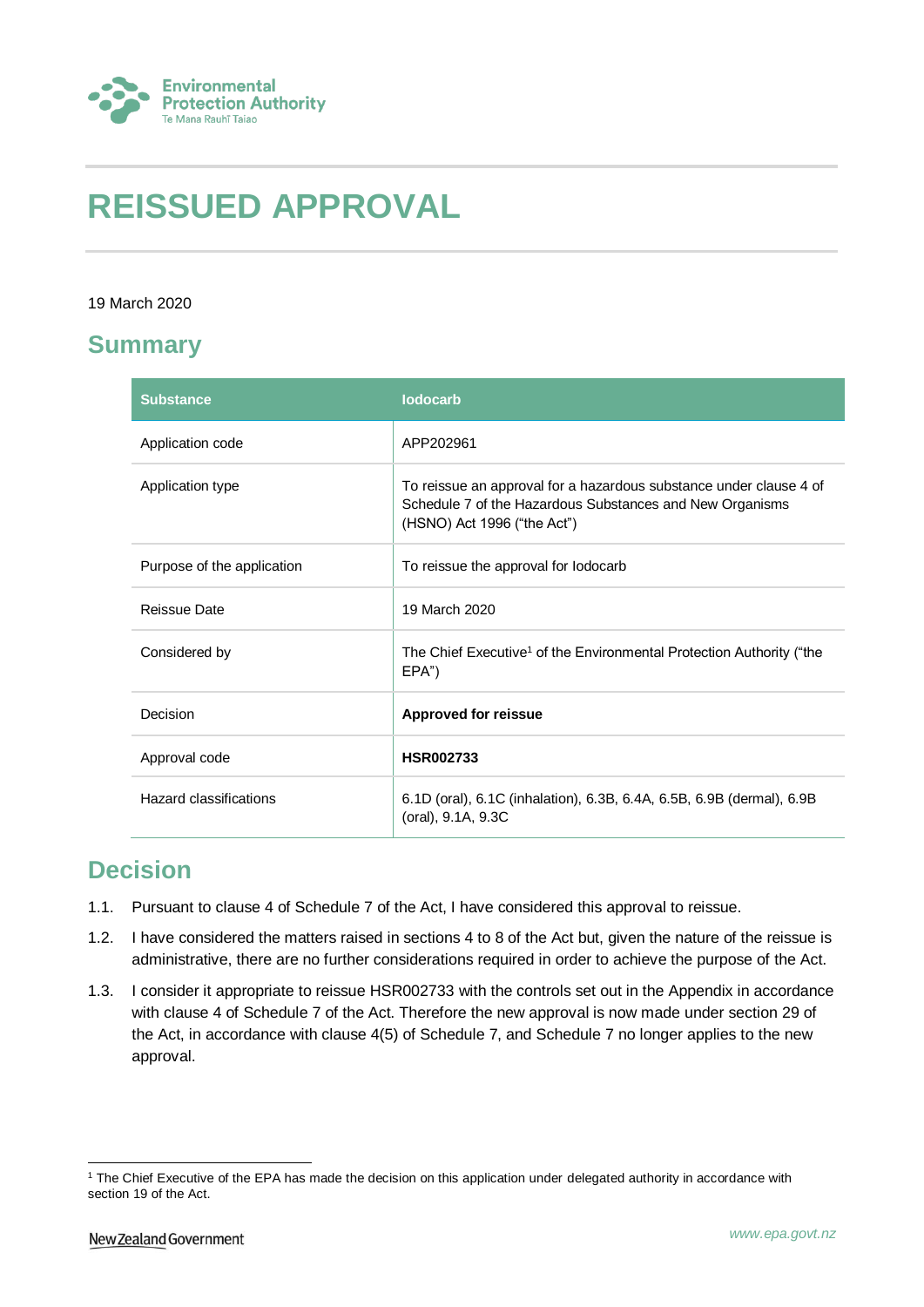1.4. The transitional provisions of the relevant EPA Notices apply to the reissued approval for the transitional period which begins on the date of reissue and ends on 31 March 2022.

Environmental<br>Protection Authority<br>*Drugh* Raunt Taloo

*Signed by:* **Date: 19 March 2020**

Dr Allan L Freeth

**Chief Executive, EPA**

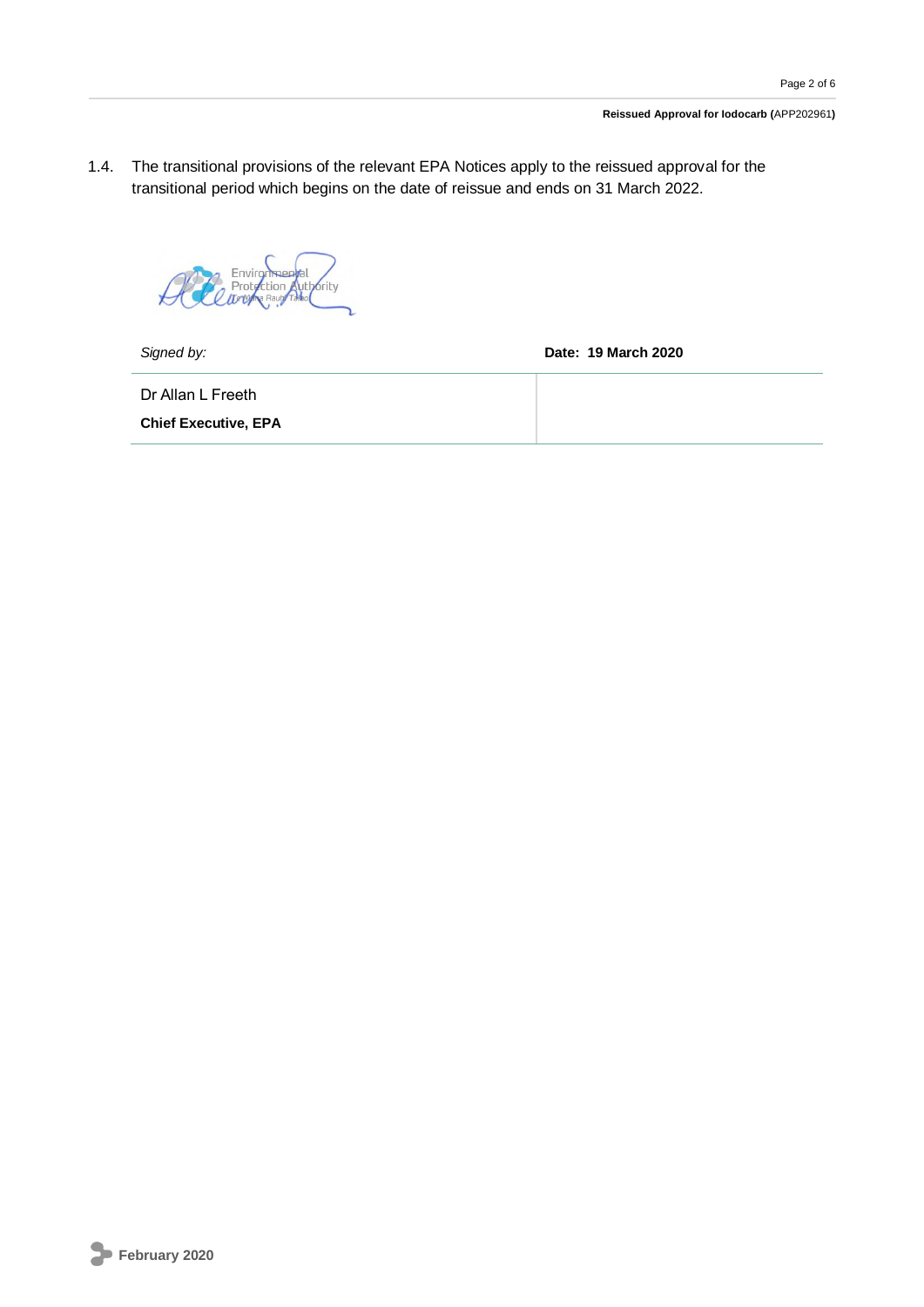# **Appendix: Controls applying to Iodocarb**

### **EPA Controls**

| <b>Control</b><br>code | <b>EPA Notice</b>                                                       | <b>Control description</b>                                    |
|------------------------|-------------------------------------------------------------------------|---------------------------------------------------------------|
| LAB                    | <b>EPA Labelling</b><br>Notice 2017                                     | Requirements for labelling of hazardous substances            |
| <b>PKG</b>             | <b>EPA Packaging</b><br>Notice 2017                                     | Requirements for packaging of hazardous substances            |
| <b>SDS</b>             | <b>EPA Safety Data</b><br>Sheet Notice 2017                             | Requirements for safety data sheets for hazardous substances  |
| <b>DIS</b>             | <b>EPA Disposal</b><br>Notice 2017                                      | Requirements for disposal of hazardous substances             |
| $HPC-1$                | <b>EPA Hazardous</b><br><b>Property Controls</b><br>Notice 2017 Part 1  | <b>Hazardous Property Controls preliminary provisions</b>     |
| $HPC-2$                | <b>EPA Hazardous</b><br><b>Property Controls</b><br>Notice 2017 Part 2  | Certain substances restricted to workplaces only              |
| HPC-3                  | <b>EPA Hazardous</b><br><b>Property Controls</b><br>Notice 2017 Part 3  | Hazardous substances in a place other than a workplace        |
| HPC-4A                 | <b>EPA Hazardous</b><br><b>Property Controls</b><br>Notice 2017 Part 4A | Site and storage controls for class 9 substances              |
| $HPC-4B$               | <b>EPA Hazardous</b><br><b>Property Controls</b><br>Notice 2017 Part 4B | Use of class 9 substances                                     |
| HPC-4C                 | <b>EPA Hazardous</b><br><b>Property Controls</b><br>Notice 2017 Part 4C | Qualifications required for application of class 9 pesticides |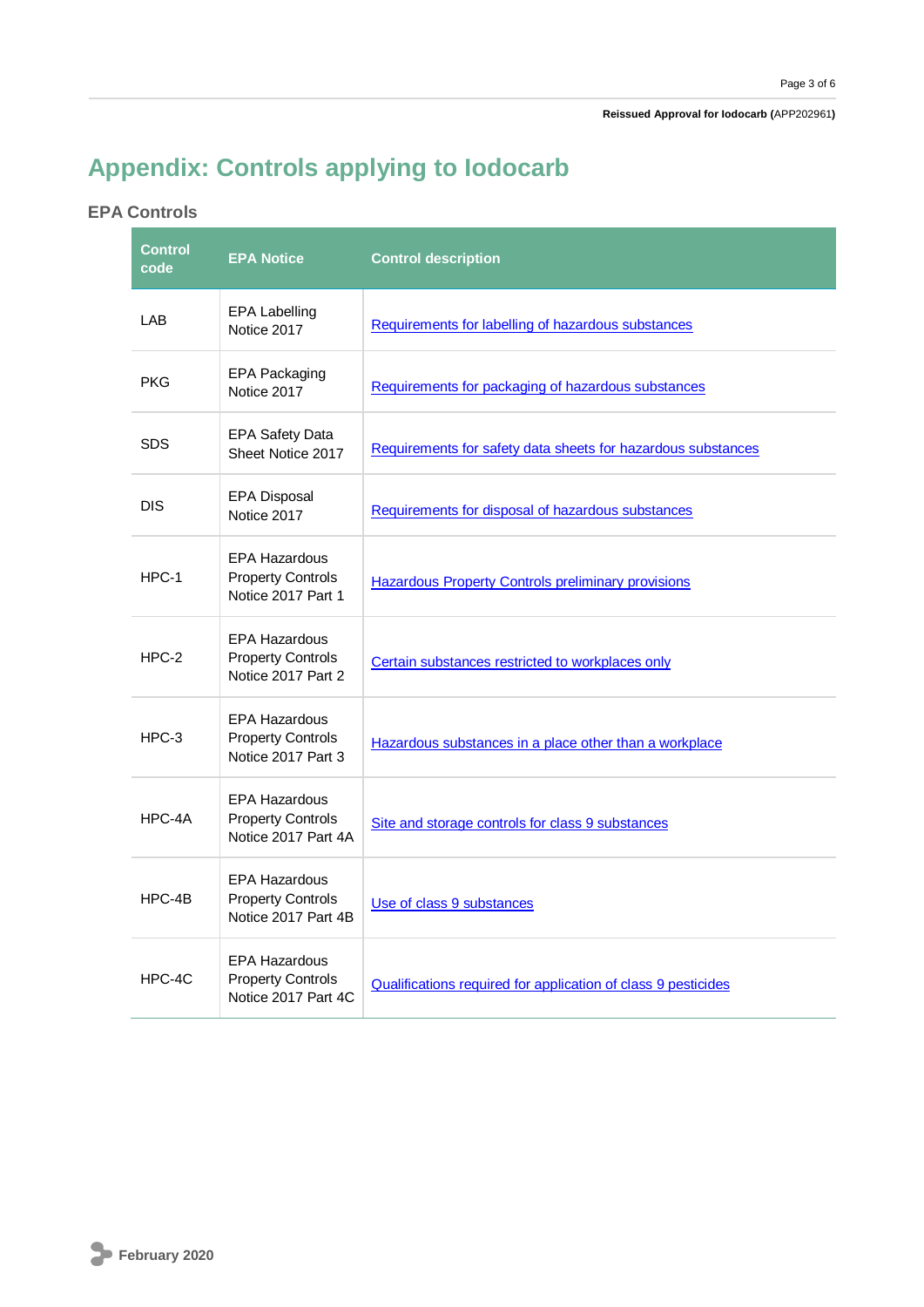#### **Reissued Approval for Iodocarb (**APP202961**)**

### **HSNO Additional Controls and Modifications to Controls**

| <b>Control</b><br>code    | <b>HSNO Act</b> | Control                                                                                                                                                                                                                                                                                                                                                                       |
|---------------------------|-----------------|-------------------------------------------------------------------------------------------------------------------------------------------------------------------------------------------------------------------------------------------------------------------------------------------------------------------------------------------------------------------------------|
|                           |                 | Specification of pesticide and veterinary medicine actives                                                                                                                                                                                                                                                                                                                    |
|                           |                 | $(1)$ Any person who -                                                                                                                                                                                                                                                                                                                                                        |
|                           |                 | (a) manufactures or imports into New Zealand this hazardous<br>substance, which that person has not previously manufactured<br>or imported on or before 1 July 2006; or                                                                                                                                                                                                       |
|                           |                 | (b) had previously manufactured or imported this hazardous<br>substance on or before 1 July 2006, but that person has since<br>modified the manufacturing process or changed the source of<br>manufacture for that hazardous substance,                                                                                                                                       |
|                           |                 | must provide to the Authority in writing the information required by<br>subclauses (3) and (4).                                                                                                                                                                                                                                                                               |
|                           |                 | The information required by subclause (1) must be provided -<br>(2)                                                                                                                                                                                                                                                                                                           |
|                           |                 | (a) in the case of a substance that is manufactured in New<br>Zealand prior to that substance being sold to another person or<br>used in accordance with clause 1 of Schedule 3; or                                                                                                                                                                                           |
|                           |                 | (b) in the case of a substance that is imported into New Zealand,<br>prior to that substance being imported; and                                                                                                                                                                                                                                                              |
|                           |                 | (c) in the case of a substance to which subclause $(1)(b)$ applies —                                                                                                                                                                                                                                                                                                          |
| Specification             |                 | (i) each and every time the manufacturing process or source<br>of manufacture is changed; and                                                                                                                                                                                                                                                                                 |
| Section 77A<br>of actives |                 | (ii) include equivalent information for the substance that was<br>produced by the manufacturing process before it was<br>modified, or supplied by the previous source of<br>manufacture, if such information has not previously been<br>provided to the Authority.                                                                                                            |
|                           |                 | (3) The information to be provided is -                                                                                                                                                                                                                                                                                                                                       |
|                           |                 | (a) the name and address of the manufacturer of the substance;                                                                                                                                                                                                                                                                                                                |
|                           |                 | (b) the specification of the substance including either -                                                                                                                                                                                                                                                                                                                     |
|                           |                 | (i) the full name, including relevant citation, of the national<br>and/or international standard(s) set by an international<br>scientific or regulatory body recognised by the Authority<br>with which the substance complies, and evidence to<br>support this; or                                                                                                            |
|                           |                 | (ii) the manufacturer's specifications including purity of the<br>hazardous substance, isomeric ratio where applicable,<br>maximum impurity content and evidence to support these,<br>including details of analytical methods used. Where the<br>substance is produced at more than one manufacturing<br>site, this information must be provided for each site<br>separately; |
|                           |                 | (c) the identity of any impurity, its origin, and the nature of its<br>relationship to the active component -                                                                                                                                                                                                                                                                 |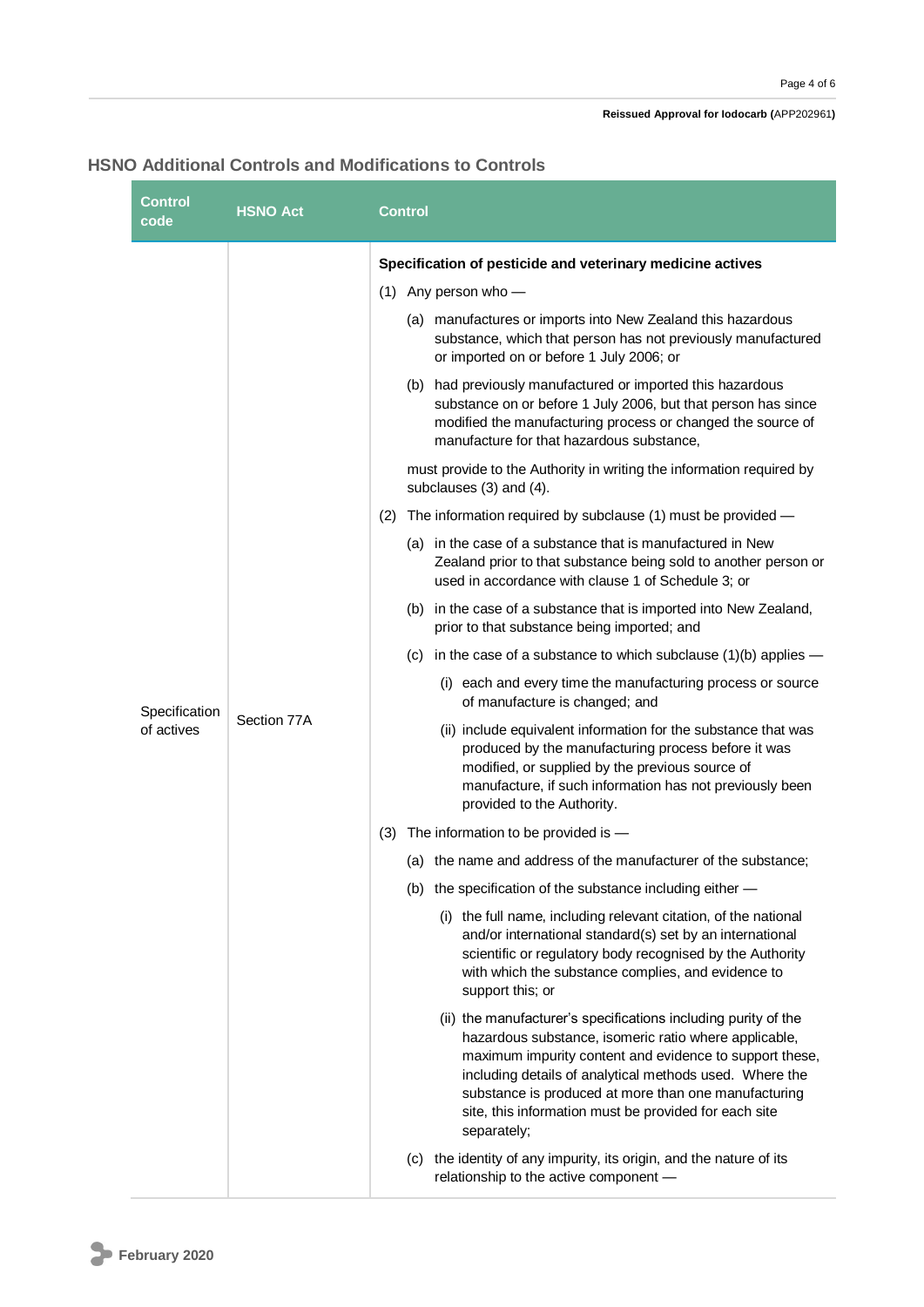#### **Reissued Approval for Iodocarb (**APP202961**)**

|                    |             | (i) in the case of this substance, when the impurity is present<br>at a concentration of 10 g/kg or more;                                                                                                                         |
|--------------------|-------------|-----------------------------------------------------------------------------------------------------------------------------------------------------------------------------------------------------------------------------------|
|                    |             | (d) the identity of any impurity that is known to be of toxicological<br>concern, its origin, and the nature of its relationship to the<br>active component-                                                                      |
|                    |             | (i) in the case of this substance, when the impurity is present<br>at a concentration of less than 10 g/kg.                                                                                                                       |
|                    |             | (4) Information on an impurity that is required under subclause (3) must<br>$include -$                                                                                                                                           |
|                    |             | (a) its chemical name;                                                                                                                                                                                                            |
|                    |             | (b) its Chemical Abstract Service Registry number (if available);<br>and                                                                                                                                                          |
|                    |             | its maximum concentration in the substance.<br>(c)                                                                                                                                                                                |
|                    |             | Prohibition on use of substances                                                                                                                                                                                                  |
| Use<br>restriction |             | (1) No person may use a this hazardous substance for any purpose<br>other than-                                                                                                                                                   |
|                    | Section 77A | for research and development; or<br>(a)                                                                                                                                                                                           |
|                    |             | as an ingredient or component in the manufacture of another<br>(b)<br>substance or product.                                                                                                                                       |
|                    |             | Despite subclause (1)(a), research and development using this<br>(2)<br>substance does not include investigation or experimentation in<br>which the substance is discharged, laid or applied in or to the<br>outdoor environment. |